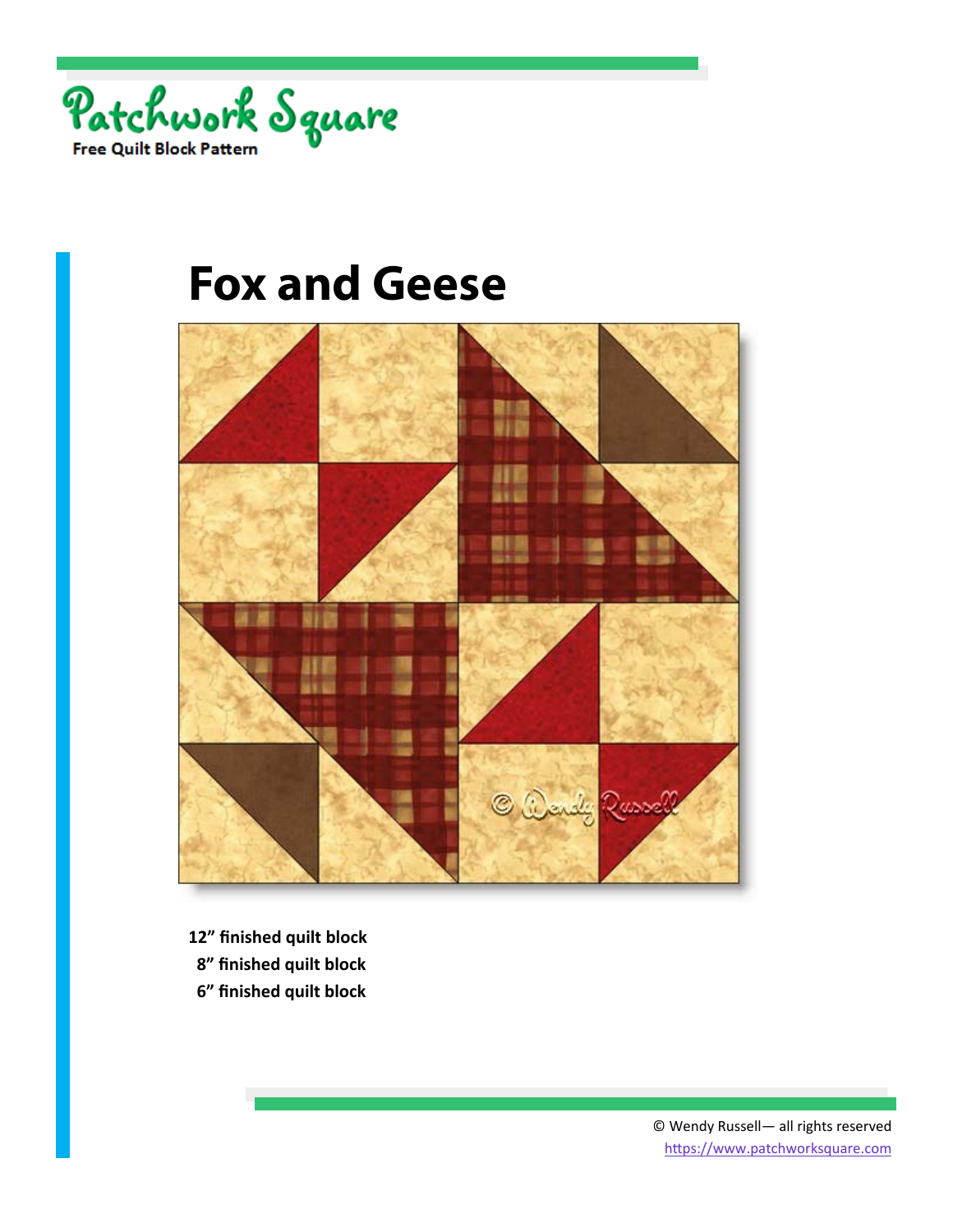

**12" finished quilt block** 

**Fabric Placement** 



| <b>How-to Notes</b>                                     |                                    |
|---------------------------------------------------------|------------------------------------|
|                                                         | Bisect square on<br>one diagonal   |
|                                                         | Bisect square on<br>both diagonals |
| *All seam allowances are<br>1/2" unless noted otherwise |                                    |
|                                                         |                                    |

| 1              | <b>Background fabric 1</b><br>Cut 4 squares 3 1/2"<br>Cut 5 squares 3 %" and bisect on one diagonal |
|----------------|-----------------------------------------------------------------------------------------------------|
| $\overline{2}$ | <b>Fabric 2</b><br>Cut 2 squares 3 %" and bisect on one diagonal                                    |
|                | <b>Fabric 3</b><br>Cut 1 square 6 %" and bisect on one diagonal                                     |
| 4              | <b>Fabric 4</b><br>Cut 1 square 3 %" and bisect on one diagonal                                     |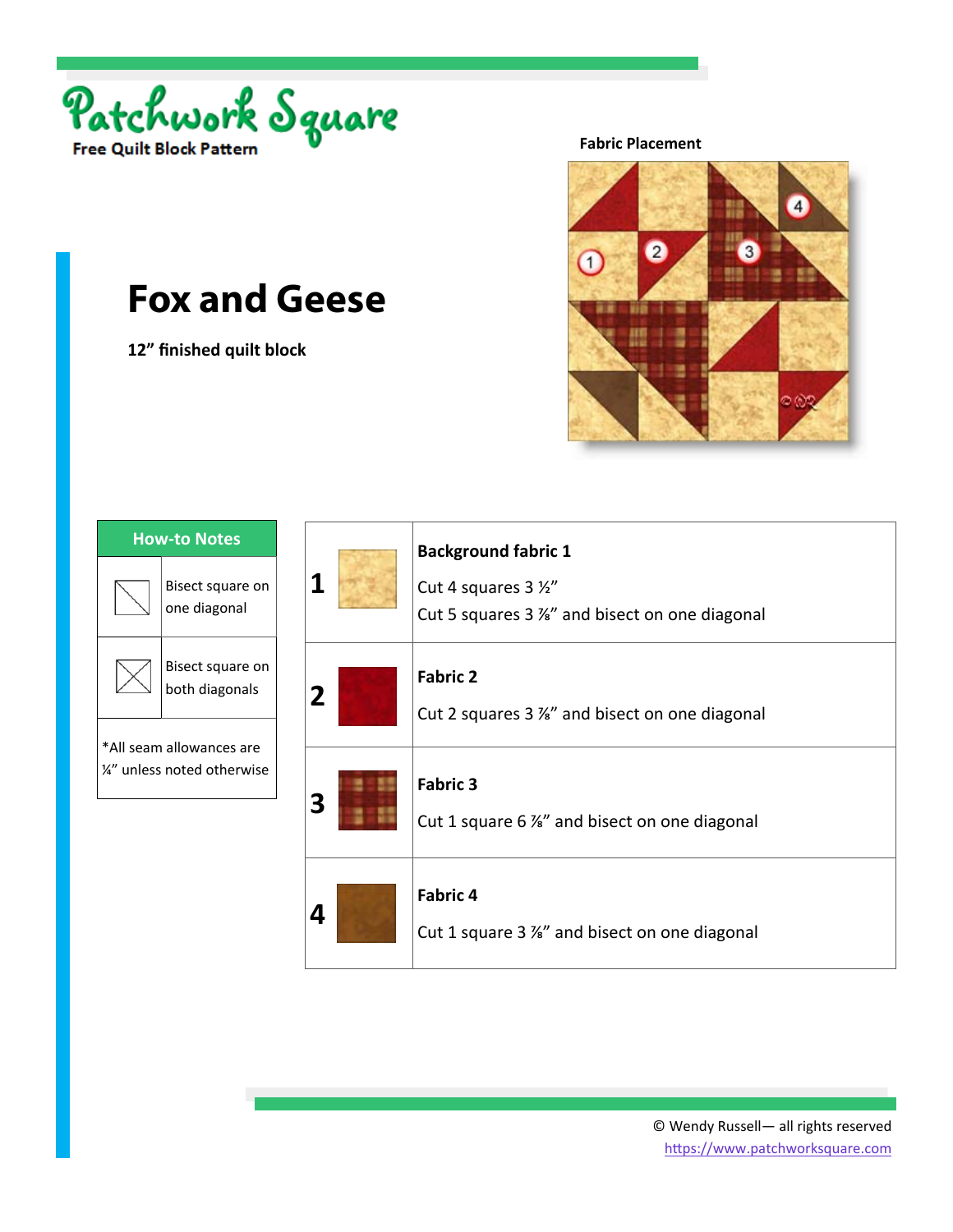

**8" finished quilt block** 

**Fabric Placement** 



| <b>How-to Notes</b>                                     |                                    |
|---------------------------------------------------------|------------------------------------|
|                                                         | Bisect square on<br>one diagonal   |
|                                                         | Bisect square on<br>both diagonals |
| *All seam allowances are<br>1/4" unless noted otherwise |                                    |
|                                                         |                                    |

| 1           | <b>Background fabric 1</b><br>Cut 4 squares 2 1/2"<br>Cut 5 squares 2 %" and bisect on one diagonal |
|-------------|-----------------------------------------------------------------------------------------------------|
| $\mathbf 2$ | <b>Fabric 2</b><br>Cut 2 squares 2 %" and bisect on one diagonal                                    |
|             | <b>Fabric 3</b><br>Cut 1 square 4 %" and bisect on one diagonal                                     |
| 4           | <b>Fabric 4</b><br>Cut 1 square 2 %" and bisect on one diagonal                                     |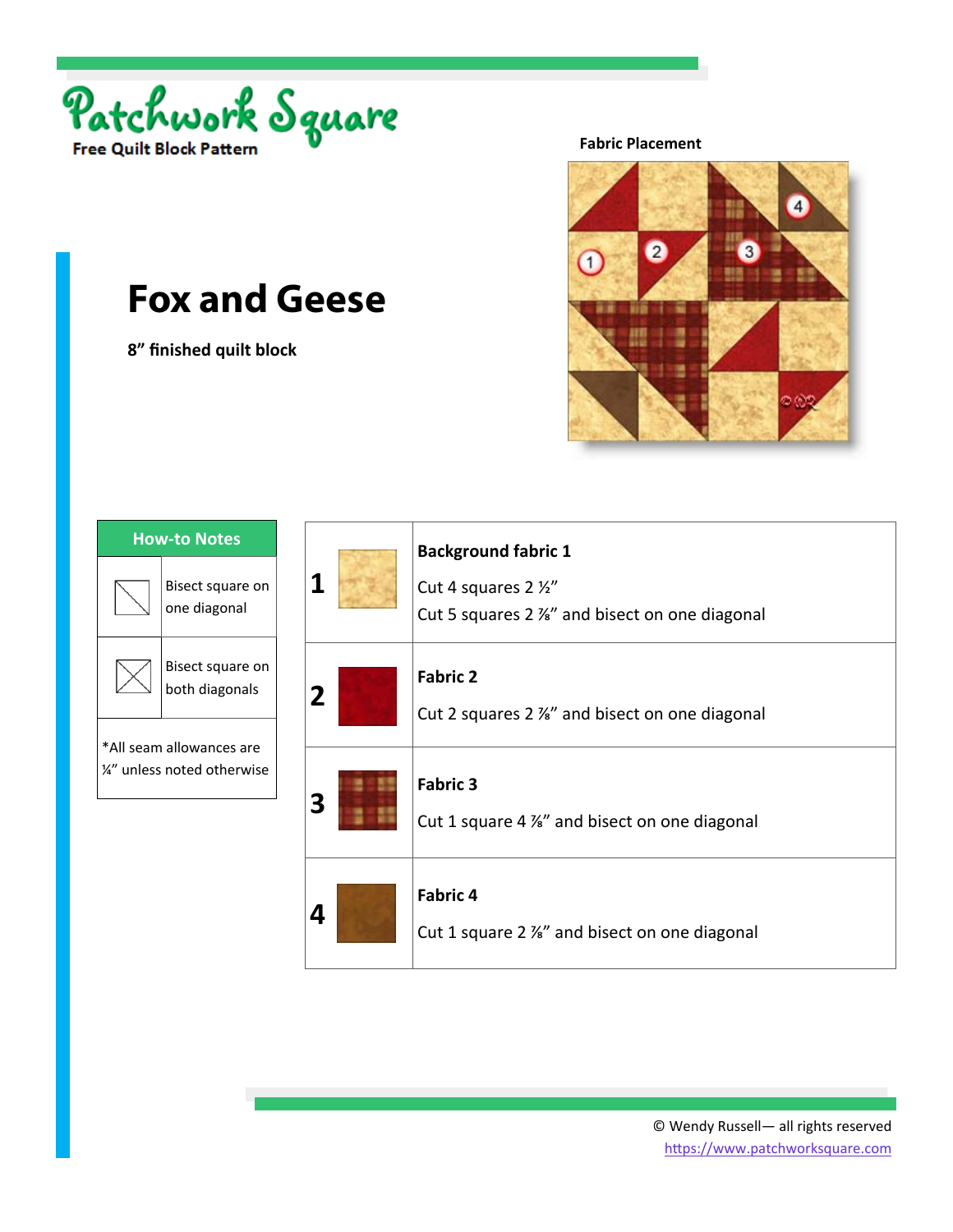

**6" finished quilt block** 

**Fabric Placement** 



| <b>How-to Notes</b>                                     |                                    |
|---------------------------------------------------------|------------------------------------|
|                                                         | Bisect square on<br>one diagonal   |
|                                                         | Bisect square on<br>both diagonals |
| *All seam allowances are<br>1/4" unless noted otherwise |                                    |
|                                                         |                                    |

| 1           | <b>Background fabric 1</b><br>Cut 4 squares 2"<br>Cut 5 squares 2 $\frac{3}{2}$ and bisect on one diagonal |
|-------------|------------------------------------------------------------------------------------------------------------|
| $\mathbf 2$ | <b>Fabric 2</b><br>Cut 2 squares 2 % " and bisect on one diagonal                                          |
|             | <b>Fabric 3</b><br>Cut 1 square 3 %" and bisect on one diagonal                                            |
|             | <b>Fabric 4</b><br>Cut 1 square 2 % " and bisect on one diagonal                                           |